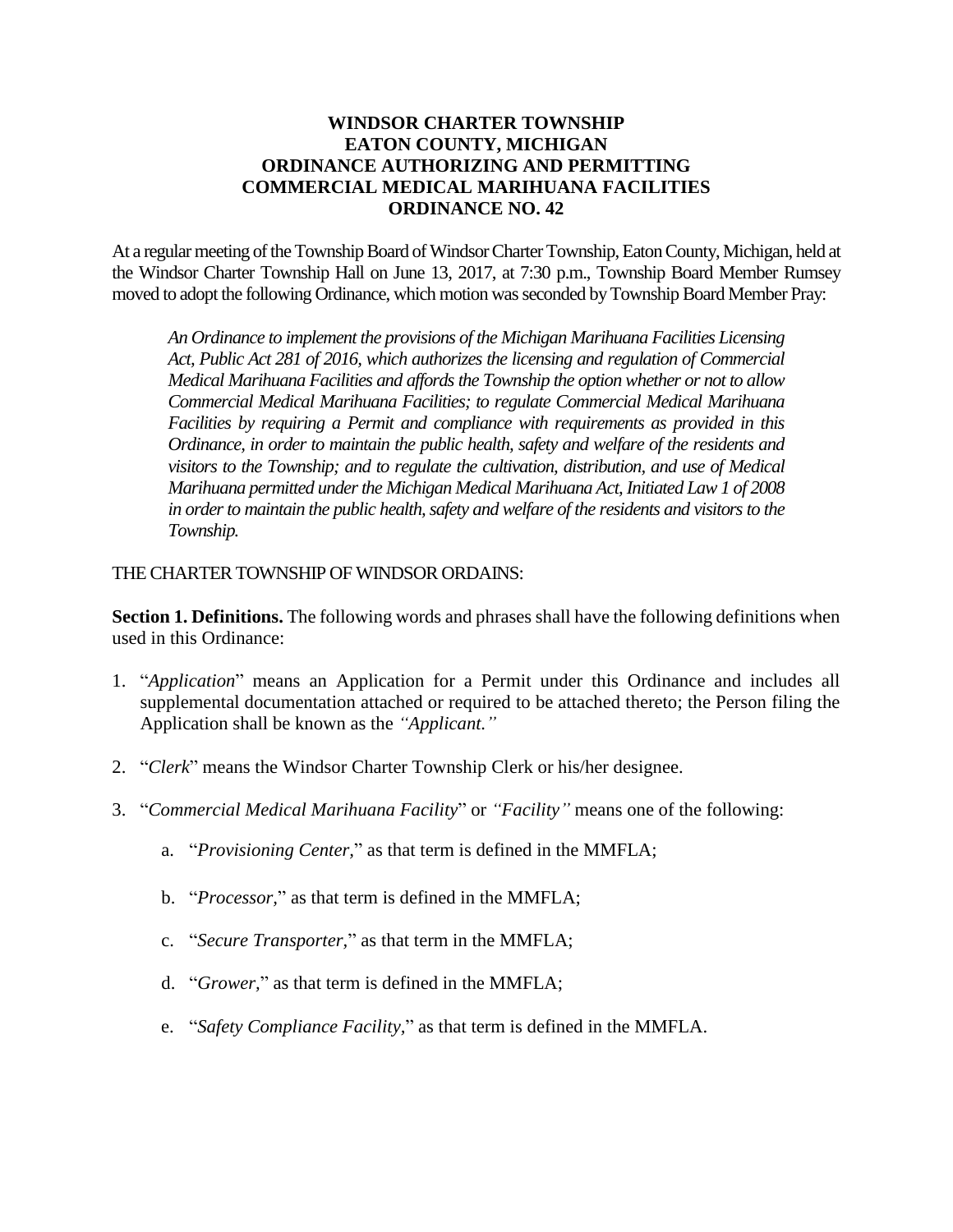- 4. "*Department*" means the Michigan State Department of Licensing and Regulatory Affairs or any authorized designated Michigan agency authorized to regulate, issue or administer a Michigan License for a Commercial Medical Marihuana Facility.
- 5. "*License*" means a current and valid License for a Commercial Medical Marihuana Facility issued by the State of Michigan.
- 6. "*Licensee*" means a Person holding a current and valid Michigan License for a Commercial Medical Marihuana Facility.
- 7. "*Marihuana*" means that term as defined in Section 7106 of the Michigan Public Health Code, 1978 PA 368, MCL 333.7106.
- 8. "*Medical Marihuana*" means that term as defined in MCL 333.26423.
- 9. *"Nature Center"* means an area of land set aside and managed for conservation of [wildlife,](https://en.wikipedia.org/wiki/Wildlife) [flora,](https://en.wikipedia.org/wiki/Flora_(plants)) [fauna](https://en.wikipedia.org/wiki/Fauna_(animals)) or features of geological or other special interest, and to provide opportunities for study, [research,](https://en.wikipedia.org/wiki/Research) or public outreach.
- 10. "*Paraphernalia*" means drug paraphernalia as defined in section 7451 of the Michigan Public Health Code, 1978 PA 368, MCL 333.7451, that is or may be used in association with Medical Marihuana.
- 11. *"Park"* means an area of public land set aside and maintained for public recreational use, and does not include a "nature center" as defined in Section 1(9) of this Ordinance.
- 12. "*Patient*" means a "registered qualifying patient" or a "visiting qualifying patient" as those terms are defined by MCL 333.26421, et seq.
- 13. "*Permit*" means a current and valid Permit for a Commercial Medical Marihuana Facility issued under this Ordinance, which shall be granted to a Permit Holder only for and limited to a specific Permitted Premises and a specific Permitted Property.
- 14. "*Permit Holder*" means the Person that holds a current and valid Permit issued under this Ordinance.
- 15. "*Permitted Premises*" means the particular building or buildings within which the Permit Holder will be authorized to conduct the Facility's activities pursuant to the Permit.
- 16. "*Permitted Property*" means the real property comprised of a lot, parcel or other designated unit of real property upon which the Permitted Premises is situated.
- 17. "*Person*" means a natural person, company, partnership, profit or non-profit corporation, limited liability company, or any joint venture for a common purpose.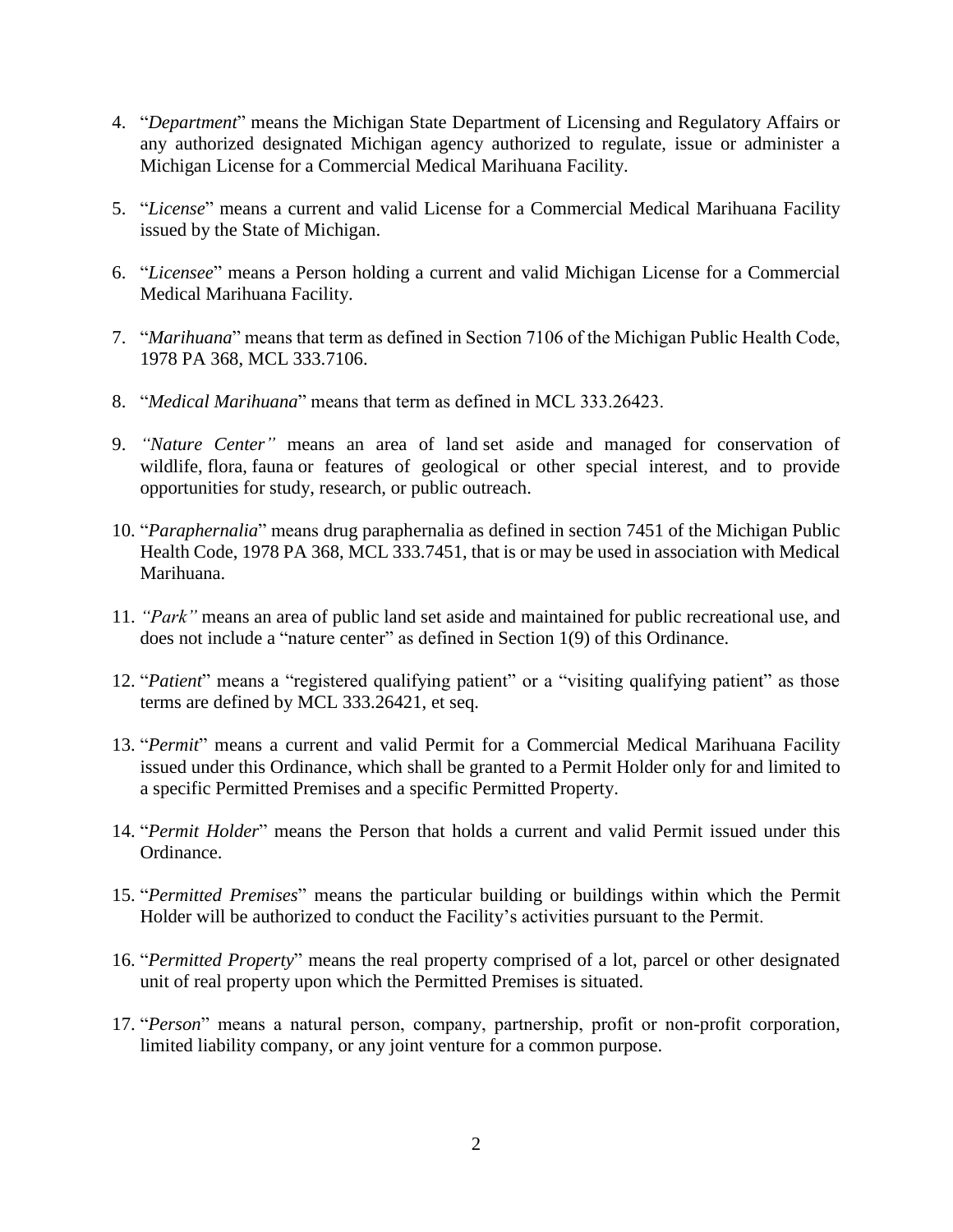- 18. "*Primary Caregiver*" means a Person qualified under MCL 333.26423(g), and the rules promulgated thereunder by the Michigan Department of Community Health, R 333.101, *et seq*., including, but not limited to possession of a valid, unexpired registry identification card, to assist with a Patient's medical use of Marihuana, and authorized under the Michigan Medical Marihuana Act ("MMMA") to operate as a Primary Caregiver.
- 19. *"Primary Caregiver Operation*" means a location where a Primary caregiver can lawfully operate as permitted by the MMMA and this Ordinance. A primary Caregiver Operation is not a commercial Medical Marihuana Facility.
- 20. "*Public Place*" means any area in which the public is invited or generally permitted in the usual course of business.
- 21. "*Registry Identification Card*" means the document issued to a Patient or a Primary Caregiver and defined under MCL 333.26423(i).

## **Section 2. Permit Required; Number of Permits Available; Eligibility; General Provisions**.

- 1. The Township hereby authorizes the operation of the following types of Commercial Medical Marihuana Facilities, subject to the number of available Permits issued in this Section:
	- a. Growers, Class A
	- b. Growers, Class B
	- c. Growers, Class C
	- d. Processors
	- e. Safety Compliance Facilities
	- f. Secure Transporters
- 2. The number of Commercial Medical Marihuana Facility Permits in effect at any time shall not exceed the following maximums within the Township:
	- a. Grower Permits, Class A: **10**
	- b. Grower Permits, Class B: **10**
	- c. Grower Permits, Class C: **10**
	- d. Processor Permits: **5**
	- e. Safety Compliance Facility Permits: **2**
	- f. Secure Transporter Permits: **2**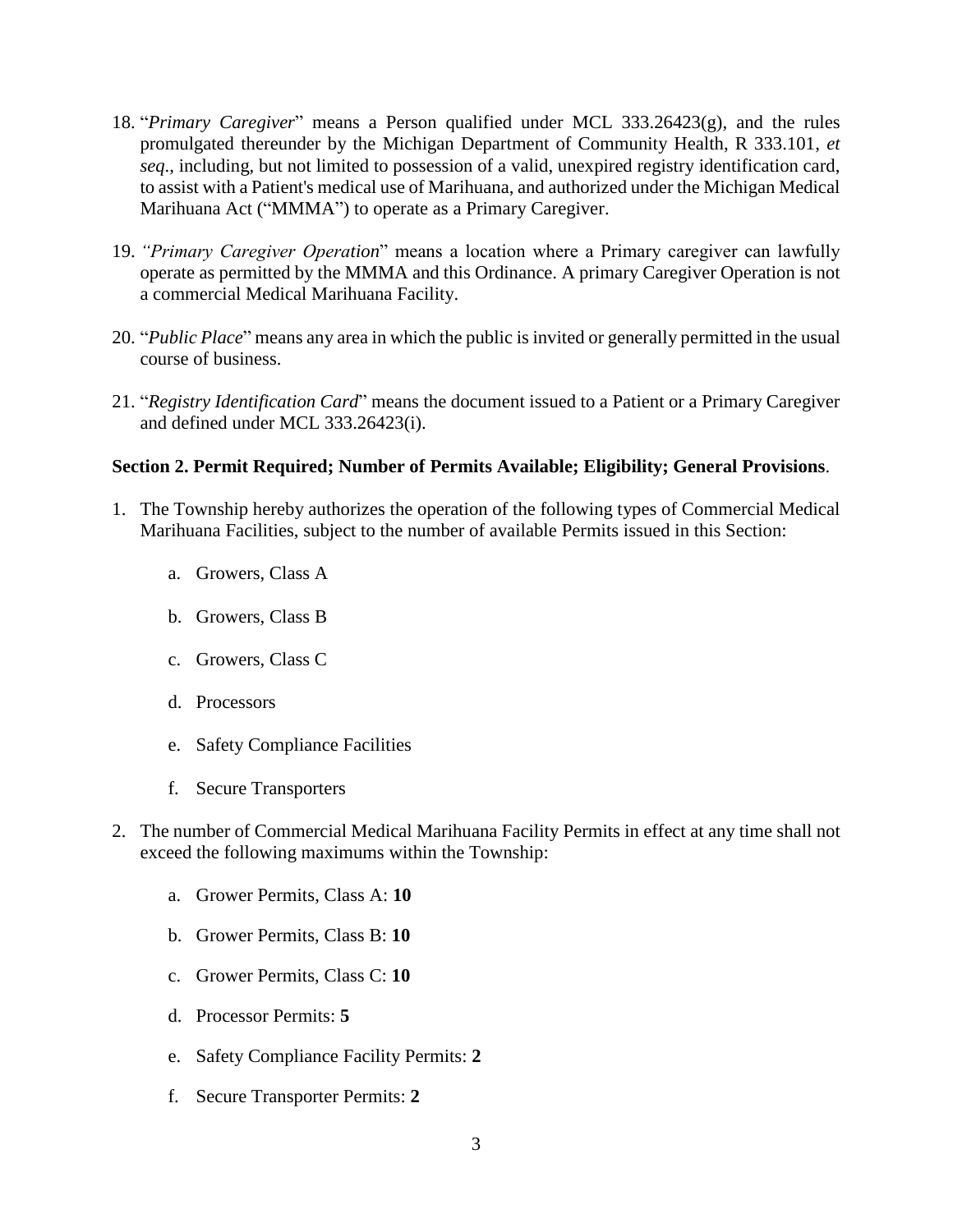The Township Board may review and amend these numbers by resolution annually or as it determines to be advisable.

- 3. It shall be unlawful for any person to engage in, or be issued a Permit for, the operation of the following Commercial Medical Marihuana Facilities:
	- a. Provisioning Center
- 4. No person shall operate a Commercial Medical Marihuana Facility at any time of any location within the Township unless a then currently-effective Permit for that person at that location has been issued under this Ordinance.
- 5. Commercial Medical Marihuana Facilities shall operate only as allowed under this Ordinance.
- 6. The requirements set forth in this Ordinance shall be in addition to, and not in lieu of, any other licensing or permitting requirements imposed by applicable federal, state or local laws, regulations, codes or ordinances.
- 7. At the time of Application, each Applicant shall pay Application fees, annual fees, renewal fees and inspection fees for Permits to the Township to defray the costs incurred by the Township for inspection, administration and enforcement of the local regulations regarding Commercial Medical Marihuana Facilities. The application fee shall be **\$2500**. The Township Board shall by resolution set all remaining fees in an amount not to exceed any limitations imposed by Michigan law.
- 8. A Permit and a Renewal Permit shall not confer any vested rights or reasonable expectation of subsequent renewal on the Applicant or Permit Holder, and shall remain valid only until the June 1 immediately following its approval. A completed Application or Renewal Application must be received by the Township Clerk no later than March 31 of each year in order to grant or renew the Permit effective on June 1 of that year.
- 9. Each year, any pending Applications for renewal or amendment of existing Permits shall be reviewed and granted or denied before Applications for new Permits are considered.
- 10. It is the sole and exclusive responsibility of each Permit Holder or Person applying to be a Permit Holder at all times during the Application period and during its operation to immediately provide the Township with all material changes in any information submitted on an Application and any other changes that may materially affect any state License or its Township Permit.
- 11. No Permit issued under this Ordinance may be assigned or transferred to any Person unless the assignee or transferee has submitted an Application and all required fees under this Ordinance and has been granted a Permit by the Township Board. No Permit issued under this Ordinance is transferrable to any other location except for the Permitted Premises on the Permitted Property.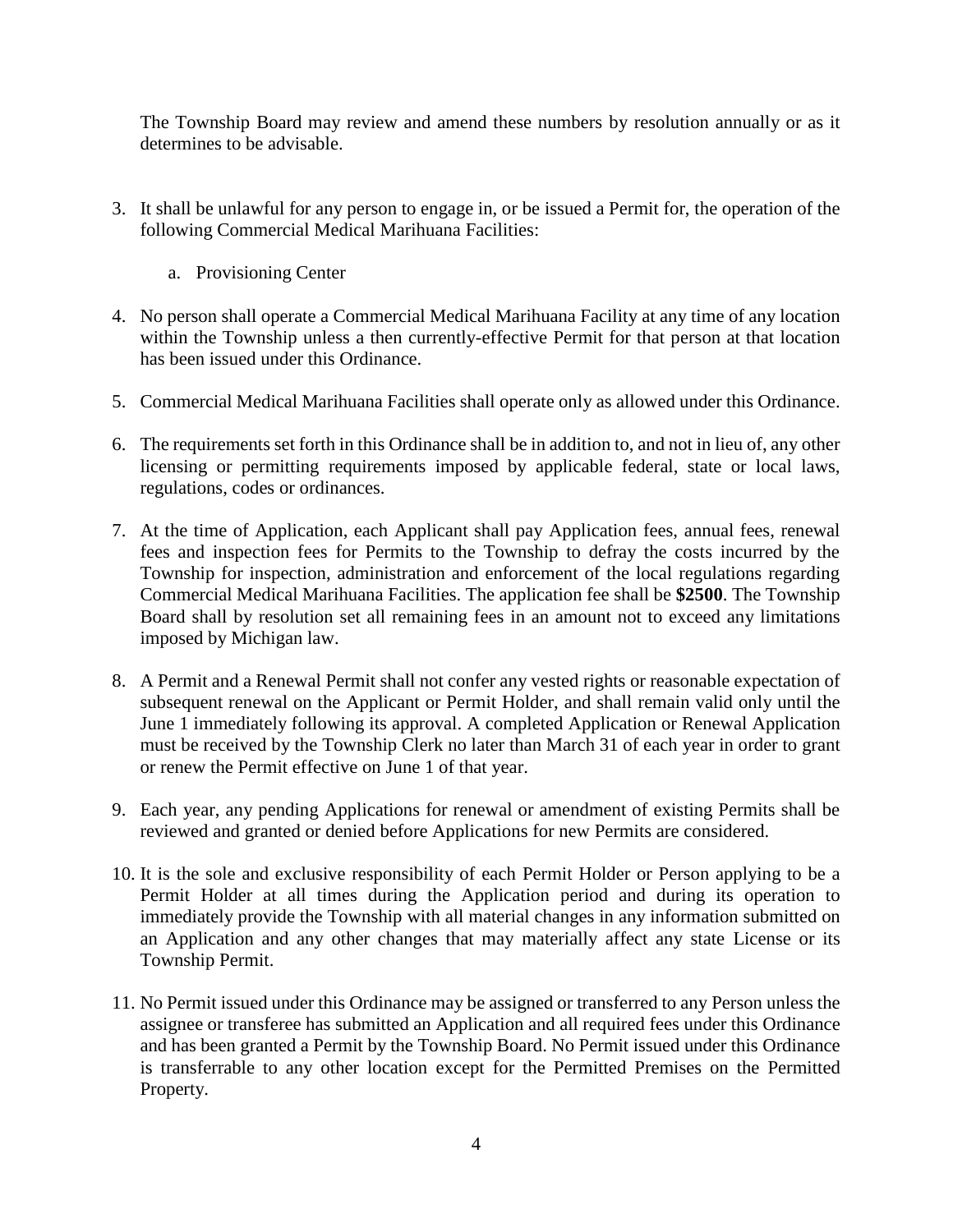- 12. The original Permit issued under this Ordinance shall be prominently displayed at the Permitted Premises in a location where it can be easily viewed by the public, law enforcement and administrative authorities.
- 13. Acceptance by the Permit Holder of a Permit constitutes consent by the Permit Holder and its owners, officers, managers, agents and employees for any state, federal or local fire, emergency, or law enforcement personnel to conduct random and unannounced examinations of the Facility and all articles of property in that Facility at any time to ensure compliance with this Ordinance, any other local regulations, and with the Permit.
- 14. A Permit Holder may not engage in any other Commercial Medical Marihuana Facility in the Permitted Premises or on the Permitted Property, or in its name at any other location within the Township, without first obtaining a separate Permit.
- 15. No Permit shall be granted or renewed for a Commercial Medical Marihuana Facility in a residence or in any area of the Township where the predominant land uses within  $\frac{1}{4}$  mile of the proposed Commercial Medical Marihuana Facility are residential.

**Section 3. Other Laws and Ordinances**. In addition to the terms of this Ordinance, any Commercial Medical Marihuana Facility shall comply with all Township Ordinances, including without limitation the Township Zoning Ordinance, and with all other applicable federal, state and local ordinances, laws, codes and regulations. To the extent that the terms of this Ordinance are in conflict with the terms of any other applicable federal, state or local ordinances, laws, codes or regulations, the terms of the most restrictive ordinance, law, code or regulation shall control.

### **Section 4. Application for and Renewal of Permits.**

- 1. **Application**. An Application for a Permit for a Facility shall be submitted to the Clerk, and shall contain the following information:
	- a. The name, address, phone number and e-mail address of the proposed Permit Holder and the proposed Commercial Medical Marihuana Facility;
	- b. The names, home addresses and personal phone numbers for all owners, directors, officers and managers of the Permit Holder and the Commercial Medical Marihuana Facility;
	- c. One (1) copy of all the following:
		- 1) All documentation showing the proposed Permit Holder's valid tenancy, ownership or other legal interest in the proposed Permitted Property and Permitted Premises. If the Applicant is not the owner of the proposed Permitted Property and Permitted Premises, a notarized statement from the owner of such property authorizing the use of the property for a Commercial Medical Marihuana Facility.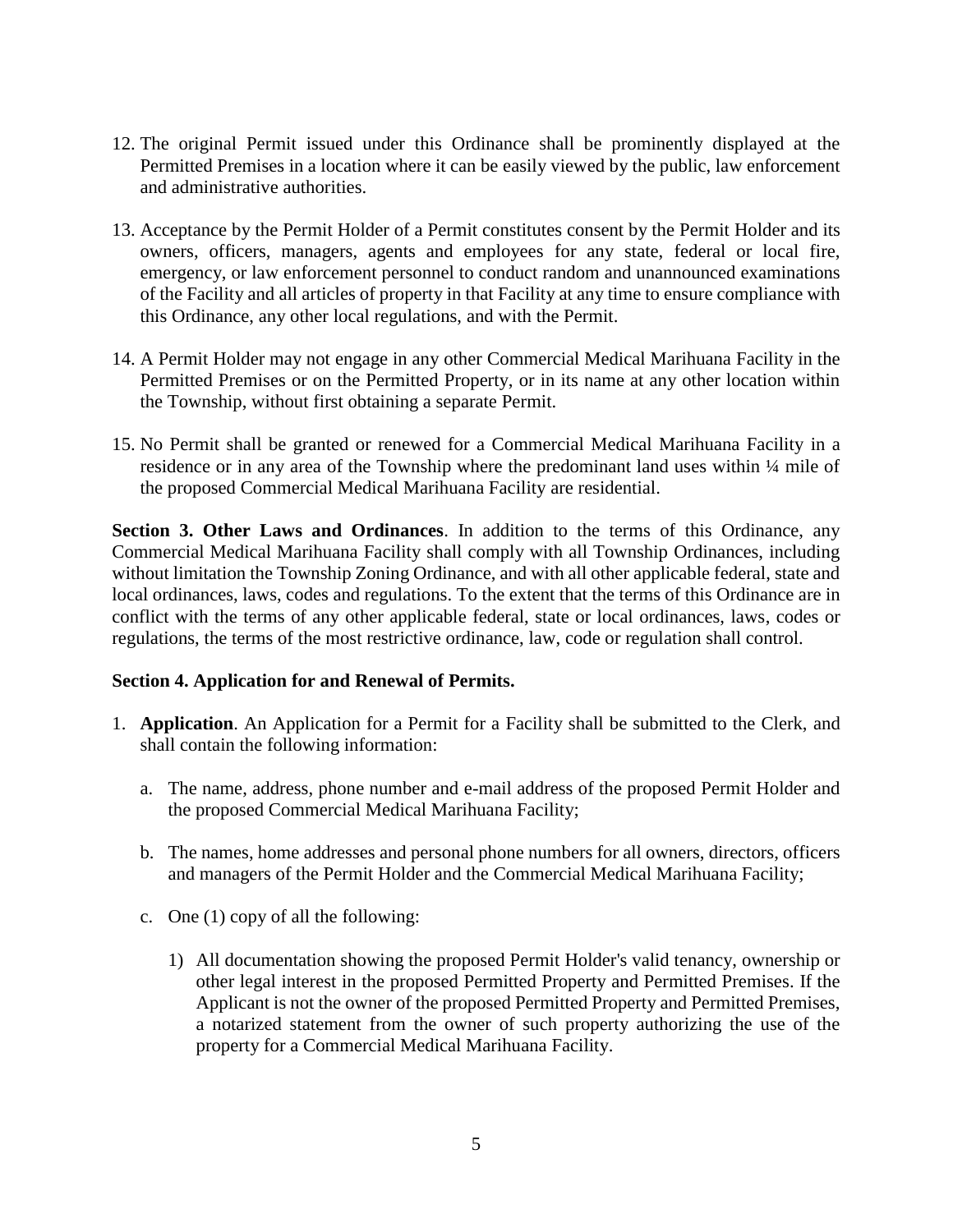- 2) If the proposed Permit Holder is a corporation, non-profit organization, limited liability company or any other entity other than a natural person, indicates its legal status, attach a copy of all company formation documents (including amendments), proof of registration with the State of Michigan, and a certificate of good standing.
- 3) A valid, unexpired driver's license or state issued ID for all owners, directors, officers and managers of the proposed Facility.
- 4) Evidence of a valid sales tax license for the business if such a license is required by state law or local regulations.
- 5) Application for Sign Permit, if any sign is proposed.
- 6) Non-refundable Application fee.
- 7) Business and Operations Plan, showing in detail the Commercial Medical Marihuana Facility's proposed plan of operation, including without limitation, the following:
	- i. A description of the type of Facility proposed and the anticipated or actual number of employees.
	- ii. A security plan meeting the requirements of Section 6 of this Ordinance, which shall include a general description of the security systems(s), current centrally alarmed and monitored security system service agreement for the proposed Permitted Premises, and confirmation that those systems will meet State requirements and be approved by the State prior to commencing operations.
	- iii. A description by category of all products to be sold.
	- iv. A list of Material Safety Data Sheets for all nutrients, pesticides, and other chemicals proposed for use in the Commercial Medical Marihuana Facility.
	- v. A description and plan of all equipment and methods that will be employed to stop any impact to adjacent uses, including enforceable assurances that no odor will be detectable from outside of the Permitted Premises.
	- vi. A plan for the disposal of Marihuana and related byproducts that will be used at the Facility.
- 8) An identification of any business that is directly or indirectly involved in the growing, processing, testing, transporting or sale of Marihuana for the Facility.
- 9) Whether any Applicant has ever applied for or has been granted any commercial license or certificate issued by a licensing authority in Michigan or any other jurisdiction that has been denied, restricted, suspended, revoked, or not renewed and a statement describing the facts and circumstances concerning the application, denial, restriction,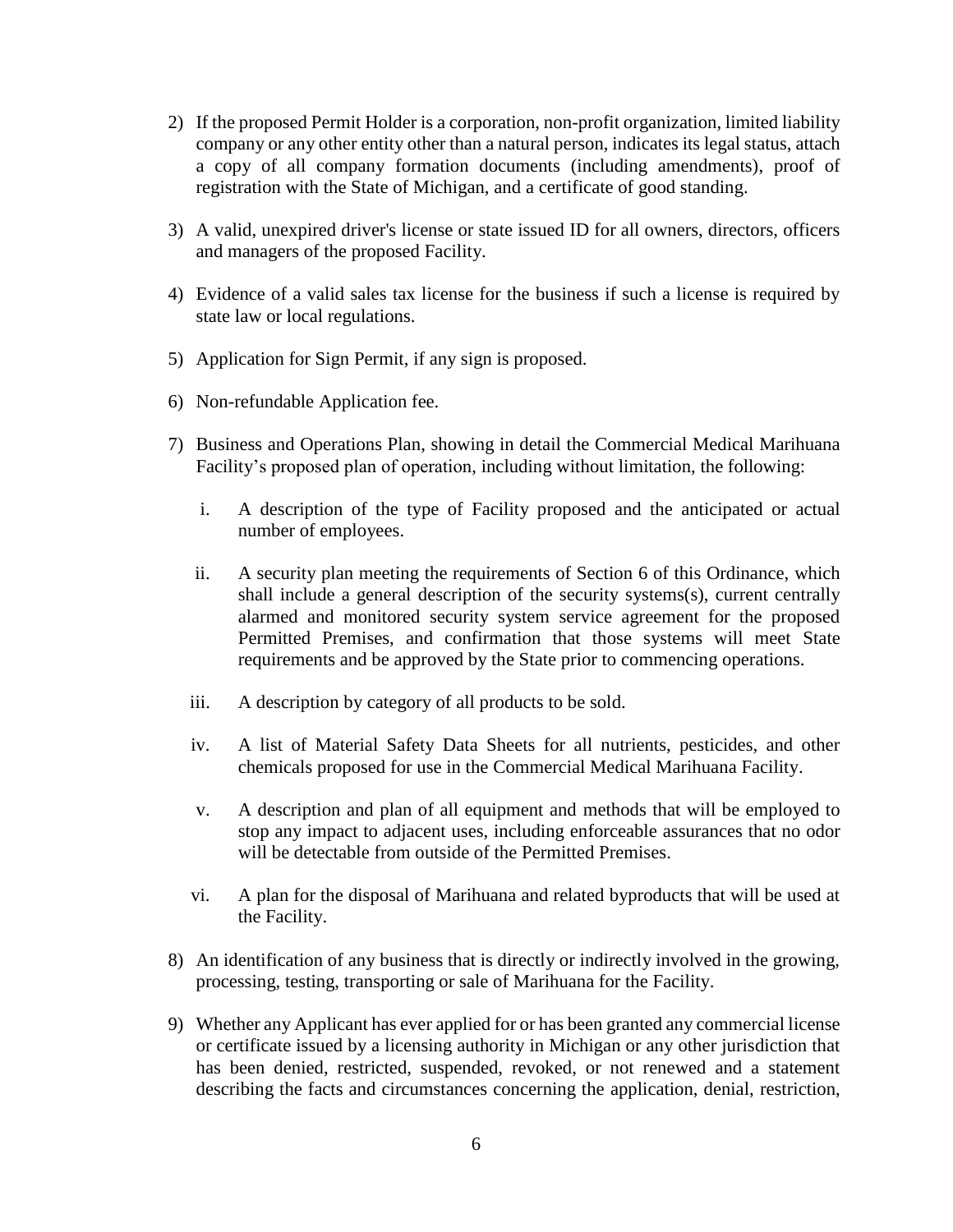suspension, revocation, or nonrenewal, including the licensing authority, the date each action was taken, and the reason for each action.

- 10) Signed and sealed (by Michigan registered architect, surveyor or professional engineer) site plan and interior floor plan of the Permitted Premises and the Permitted Property.
- 11) Information regarding any other Commercial Medical Marihuana Facility that the Licensee is authorized to operate in any other jurisdiction within the State, or another State, and the Applicant's involvement in each Facility.
- d. Any other information reasonably requested by the Township to be relevant to the processing or consideration of the Application.
- e. Information obtained from the Applicant or proposed Permit Holder is exempt from public disclosure under state law.
- 2. **Renewal Application**. The same requirements that apply to all new Applications for a Permit apply to all Renewal Applications. Renewal Applications shall be submitted to and received by the Clerk not less than ninety (90) days prior to the expiration of the annual Permit, except that an Application requesting a change in the location of the Permitted Premises shall be submitted and received not less than one hundred twenty (120) days prior to the expiration of the Permit. A Permit Holder whose Permit expires and for which a complete Renewal Application has not been received by the expiration date shall be deemed to have forfeited the Permit under this Ordinance. The Township will not accept Renewal Applications after the expiration date of the Permit.
- 3. **Approval, Issuance, Denial and Appeal**. All inspections, review and processing of the Application shall be completed within ninety (90) days of receipt of a complete Application and all required fees. The Township Board shall approve or deny the Permit within one hundred twenty (120) days of receipt of the completed Application and fees, or within one hundred fifty (150) days if the location of the Permitted Premises is proposed to be amended. The processing time may be extended upon written notice by the Township for good cause, and any failure to meet the required processing time shall not result in the automatic grant of the Permit. Any denial must be in writing and must state the reason(s) for denial. Any final denial of a Permit may be appealed to a court of competent jurisdiction; provided that, the pendency of an appeal shall not stay or extend the expiration of any Permit. The Township has no obligation to process or approve any incomplete Application, and any times provided under this Ordinance shall not begin to run until the Township receives a complete Application, as determined by the Township Board. A determination of a complete Application shall not prohibit the Township from requiring supplemental information.
- 4. **Applications for new Permits where no building is as yet in existence.** Any Applicant for a Commercial Medical Marihuana Facility Permit whose building is not yet in existence at the time of the Township's initial approval shall have one year immediately following the date of the Township's initial approval to complete construction of the building, in accordance with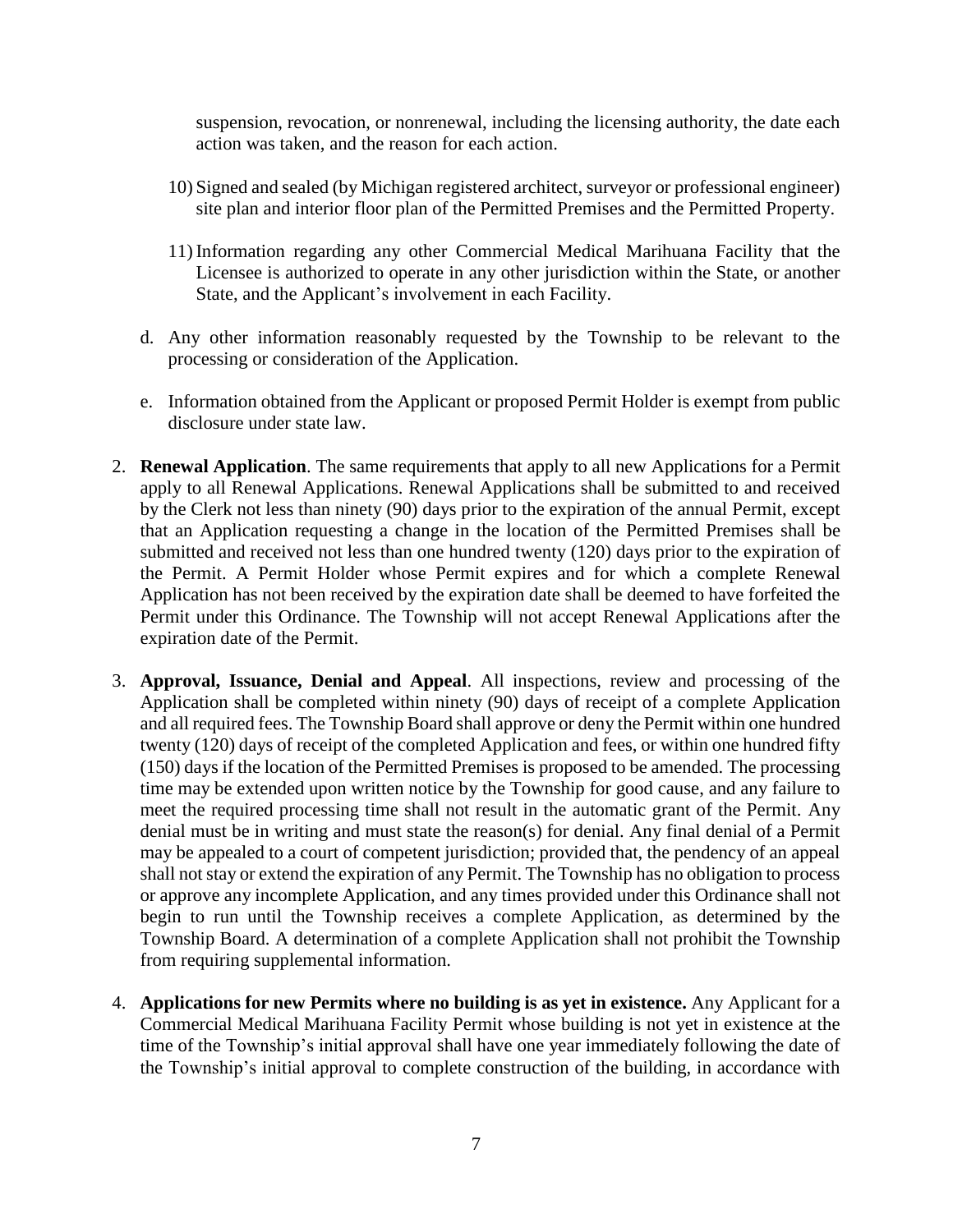applicable zoning ordinances, building codes, and any other applicable state or local laws, rules or regulations, and to commence business operations.

# 5. **Duty to Supplement.**

- a. If, at any time before or after a Permit is issued pursuant to this Ordinance, any information required in the Permit Application, the MMFLA, or any rule or regulation promulgated thereunder, changes in any way from that which is stated in the Application, the Applicant or Licensee shall supplement such information in writing within ten (10) days from the date upon which such change occurs.
- b. An Applicant or Permit Holder has a duty to notify the Township Board in writing of any pending criminal charge, and any criminal conviction of a felony or other offense involving a crime of moral turpitude by the Applicant, any owner, principal officer, director, manager, or employee within ten (10) days of the event.
- c. An Applicant or Permit Holder has a duty to notify the Township Board in writing of any pending criminal charge, and any criminal conviction, whether a felony, misdemeanor, petty offense, or any violation of a local law related to the cultivation, processing, manufacture, storage, sale, distribution, testing or consumption of any form of marijuana, the MMMA, the MMFLA, any building, fire, health or zoning statute, code or ordinance related to the cultivation, processing, manufacture, storage, sale, distribution, testing or consumption of any form of marijuana by the Applicant, any owner, principal officer, director, manager, or employee within (10) ten days of the event.

**Section 5. Operational Requirements – Commercial Medical Marihuana Facilities**. A Commercial Medical Marihuana Facility issued a Permit under this Ordinance and operating in the Township shall at all times comply with the following operational requirements, which the Township Board may review and amend from time to time as it determines reasonable.

- 1. *Scope of Operation.* Commercial Medical Marihuana Facilities shall comply with all respective applicable codes of the local zoning, building, and health departments. The Facility must hold a valid local Permit and State Commercial Medical Marihuana Facility License for the type of Commercial Medical Marihuana Facility intended to be carried out on the Permitted Property. The Facility operator, owner or Licensee must have documentation available that local and State sales tax requirements, including holding any licenses, if applicable, are satisfied.
- 2. *Required Documentation*. Each Commercial Medical Marihuana Facility shall be operated from the Permitted Premises on the Permitted Property. No Commercial Medical Marihuana Facility shall be permitted to operate from a moveable, mobile or transitory location, except for a Permitted and Licensed Secure Transporter when engaged in the lawful transport of Marihuana. No person under the age of eighteen (18) shall be allowed to enter into the Permitted Premises without a parent or legal guardian.
- 3. *Security*. Permit Holders shall at all times maintain a security system that meets State law requirements, and shall also include the following: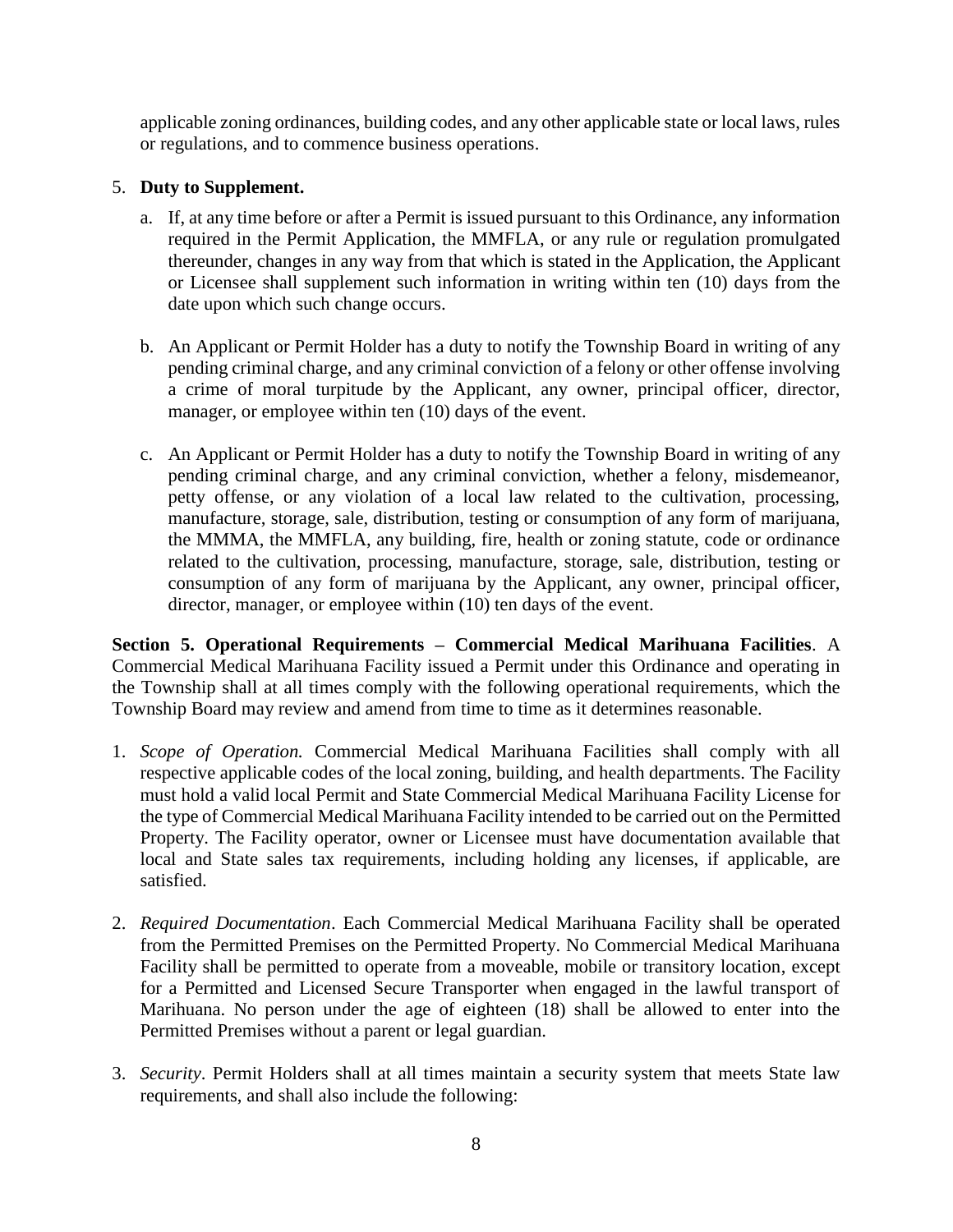- a. Security surveillance cameras installed to monitor all entrances, along with the interior and exterior of the Permitted Premises;
- b. Robbery and burglary alarm systems which are professionally monitored and operated 24 hours a day, 7 days a week;
- c. A locking safe permanently affixed to the Permitted Premises that shall store all Marihuana and cash remaining in the Facility overnight;
- d. All Marihuana in whatever form stored at the Permitted Premises shall be kept in a secure manner and shall not be visible from outside the Permitted Premises, nor shall it be grown, processed, exchanged, displayed or dispensed outside the Permitted Premises; and
- e. All security recordings and documentation shall be preserved for at least 48 hours by the Permit Holder and made available to any law enforcement agency upon request for inspection.
- 4. *Required Spacing.* No Commercial Medical Marihuana Facility shall be located within fivehundred (500) feet from any educational institution or school, college or university, church, house of worship or other religious facility, or public or private park, with the minimum distance between uses measured horizontally between the nearest property lines.
- 5. *Amount of Marihuana.* The amount of Marihuana on the Permitted Property and under the control of the Permit Holder, owner or operator of the Facility shall not exceed that amount permitted by the state License or the Township's Permit.
- 6. *Sale of Marihuana*. The Marihuana offered for sale and distribution must be packaged and labeled in accordance with state law. The Facility is prohibited from selling, soliciting or receiving orders for Marihuana or Marihuana Products over the internet.
- 7. *Sign Restrictions.* No pictures, photographs, drawings or other depictions of Marihuana or Marihuana Paraphernalia shall appear on the outside of any Permitted Premises nor be visible outside of the Permitted Premises on the Permitted Property. The words "Marihuana," "cannabis" and any other words used or intended to convey the presence or availability of Marihuana shall not appear on the outside of the Permitted Premises nor be visible outside of the Permitted Premises on the Permitted Property.
- 8. *Use of Marihuana.* The sale, consumption or use of alcohol or tobacco products on the Permitted Premises is prohibited. Smoking or consumption of controlled substances, including Marihuana, on the Permitted Premises is prohibited.
- 9. *Indoor Operation*. All activities of Commercial Medical Marihuana Facilities, including without limitation, distribution, growth, cultivation, or the sale of Marihuana, and all other related activity permitted under the Permit Holder's License or Permit must occur indoors. The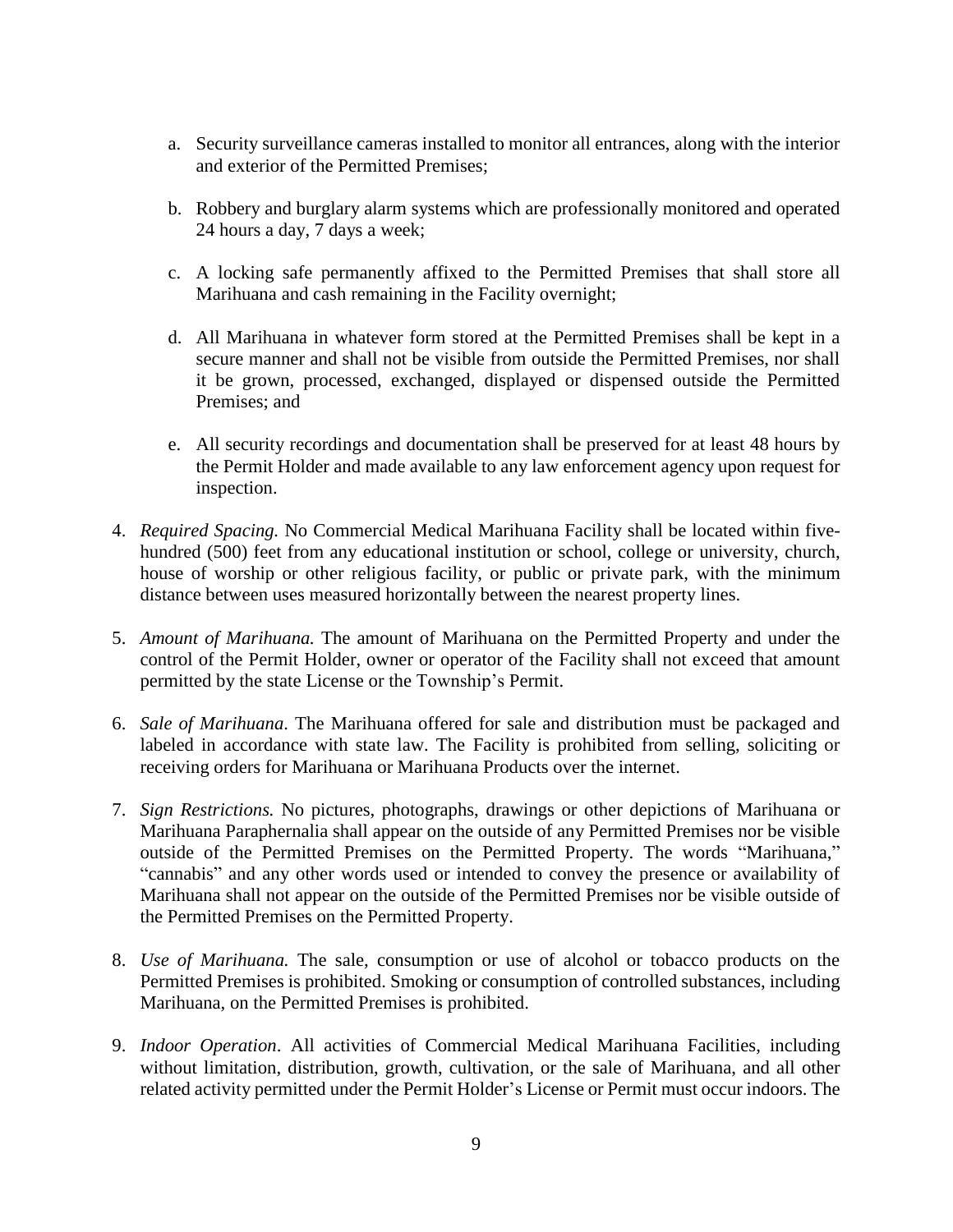Facility's operation and design shall minimize any impact to adjacent uses, including the control of any odor by maintaining and operating an air filtration system so that no odor is detectable outside the Permitted Premises.

- 10. *Unpermitted Growing.* A Patient may not grow his or her own Marihuana at a Commercial Medical Marihuana Facility.
- 11. *Distribution*. No person operating a Facility shall provide or otherwise make available Marihuana to any person who is not legally authorized to receive Marihuana under state law.
- 12. *Permits.* All necessary building, electrical, plumbing, and mechanical permits must be obtained for any part of the Permitted Premises in which electrical, wiring, lighting or watering devices that support the cultivation, growing, harvesting or testing of Marihuana are located.
- 13. *Waste Disposal.* The permit holder, owner and operator of the Facility shall use lawful methods in controlling waste or by-products from any activities allowed under the License or Permit.
- 14. *Transportation*. Marihuana may be transported by a Secure Transporter within the Township under this Ordinance, and to effectuate its purpose, only:
	- a. By Persons who are otherwise authorized by state law to possess Marihuana for medical purposes;
	- b. In a manner consistent with all applicable state laws and rules, as amended;
	- c. In a secure manner designed to prevent the loss of the Marihuana;
	- d. No vehicle used for the transportation or delivery of Marihuana under this Ordinance shall have for markings the words "Marihuana", "cannabis" or any similar words; pictures or other renderings of the Marihuana plant; advertisements for Marihuana or for its sale, transfer, cultivation, delivery, transportation or manufacture, or any other word, phrase or symbol indicating or tending to indicate that the vehicle is transporting Marihuana.
	- e. No vehicle may be used for the ongoing or continuous storage of Marihuana, but may only be used incidental to, and in furtherance of, the transportation of Marihuana.
- 15. *Additional Conditions*. The Township Board may impose such reasonable terms and conditions on a Commercial Medical Marihuana Facility special use as may be necessary to protect the public health, safety and welfare, and to obtain compliance with the requirements of this Ordinance and applicable law.

# **Section 6. Operational Requirements – Primary Caregiver Operations**

1. *Scope of Primary Caregiver Operation.* Only one (1) Primary Caregiver is permitted to operate within any Primary Caregiver Operation.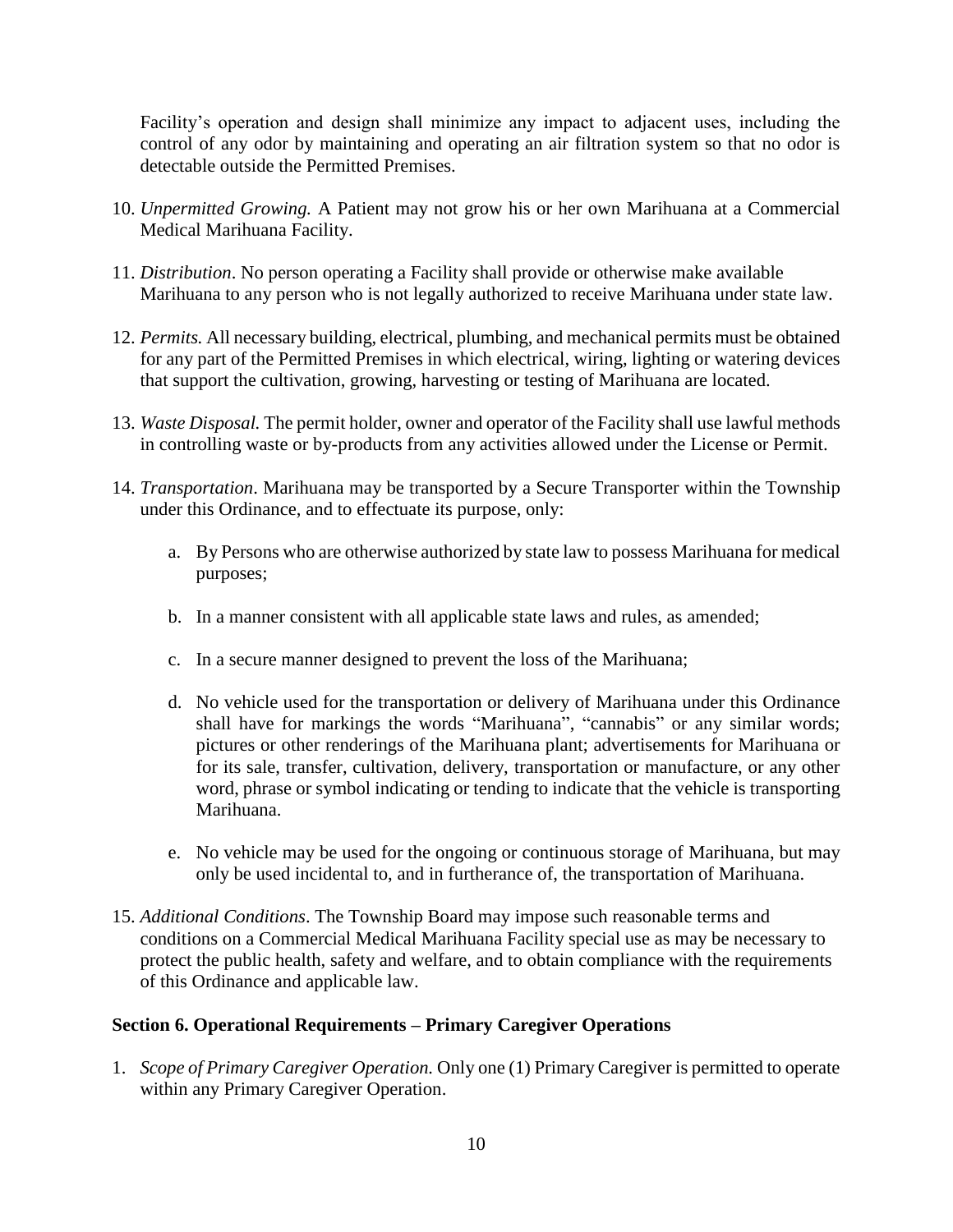- 2. *Required spacing*. A Primary Caregiver Operation shall not be within five hundred (500) feet from any school, church, house of worship or other religious facility, or public or private park, with the minimum distance between uses measured horizontally between the nearest points of each property line.
- 3. *Amount of Marihuana*. The amount of Marihuana on the property and under the control of the Primary Caregiver operating the Primary Caregiver Operation may be no more than twelve (12) Marihuana plants and no more than 2.5 ounces of usable Marihuana per Patient to whom the Primary Caregiver is lawfully connected, up to a maximum of five (5) patients, sixty (60) Marihuana plants and 12.5 ounces of Usable Marihuana per Caregiver. A Primary Caregiver who is also registered as a Patient may grow an additional 12 Marihuana plants and maintain 2.5 ounces of Usable Marihuana for himself. The Primary Caregiver operating the Primary Caregiver Operation must specify the name and address of the place where all portions exceeding the amount permitted by law shall be disposed.
- 4. *Storage of Marihuana*. All Marihuana must be contained within a separate enclosed, locked facility for each Patient to whom the Primary Caregiver is lawfully connected, in accordance with the MMMA, MCL 333.26421, et seq. The Primary Caregiver Operation shall have secure windows and doors and the Primary Caregiver shall implement security measures to prevent theft of stored Marihuana.
- 5. *Use of Marihuana.* Smoking or consumption of controlled substances, including Marihuana, shall be prohibited on the site of the Primary Caregiver Operation.
- 6. *Indoor Operation.* Distribution, growth or cultivation of Medical Marihuana, and all other related activity, must occur indoors. The Primary Caregiver Operation's operation and design shall minimize any impact to adjacent uses, including the control of any odor by maintaining and operating an air filtration system so that no odor is detectable outside the Primary Caregiver Operation.
- 7. *Unpermitted growing.* A Patient may not grow his or her own Marihuana at a Primary Caregiver Operation.
- 8. *Permits.* A Primary Caregiver Operation must obtain all necessary building, electrical, plumbing, and mechanical permits for any part of the structure in which electrical, wiring, lighting, or watering devices that support the cultivation, growing, or harvesting of Marihuana are located.
- 9. *Distribution of Marihuana.* No person operating a Primary Caregiver Operation shall provide or otherwise make available medical Marihuana to any person who is not a Patient legally connected to that Primary Caregiver.
- 10. *Inspections.* Primary Caregiver Facilities are subject to random and unannounced examinations of the Primary Caregiver Operation and all articles of property in that facility at